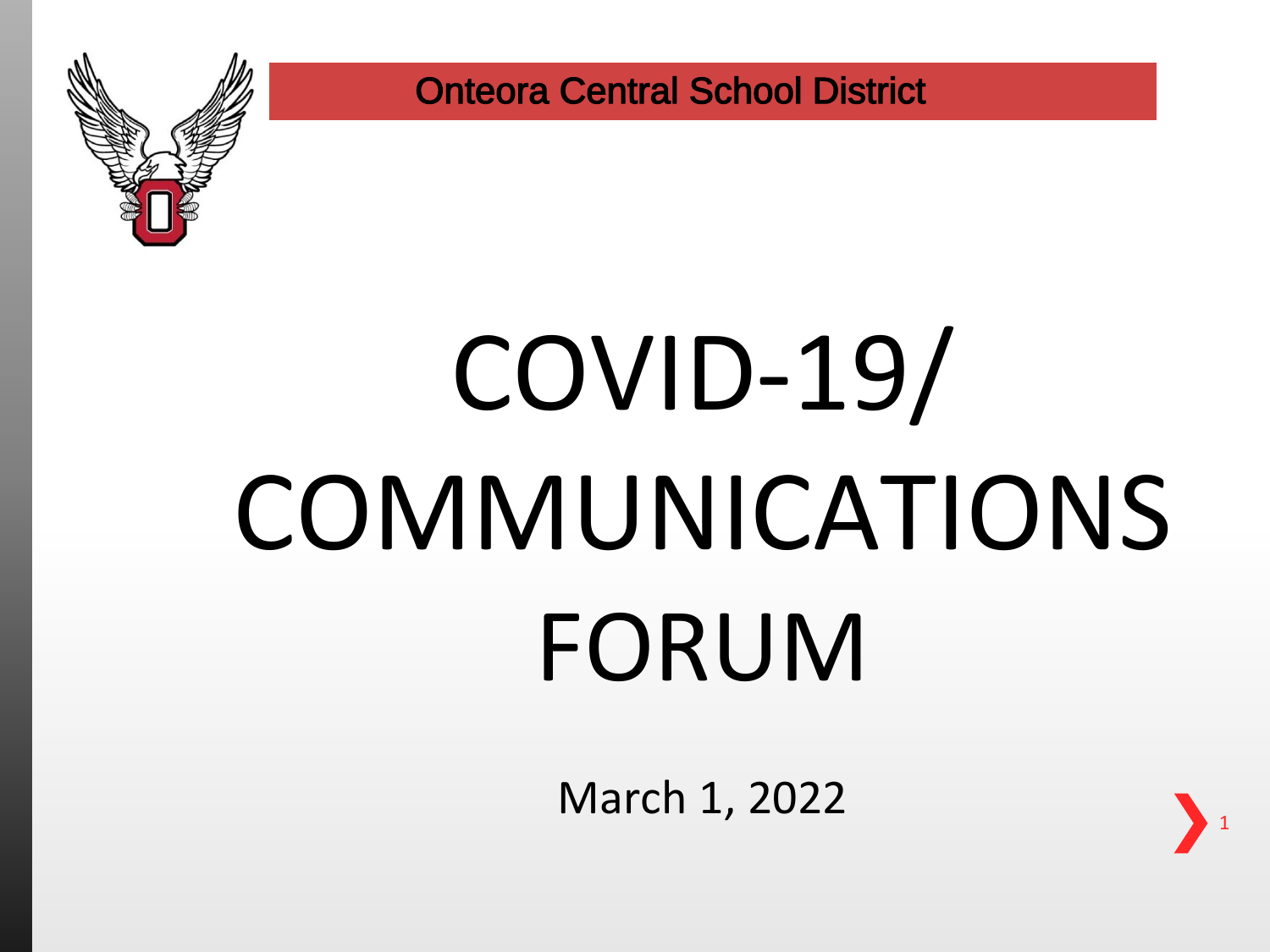

January 4 - January 14, 2022



#### January 18 - February 28, 2022

Positive Cases **Communist Contract** 

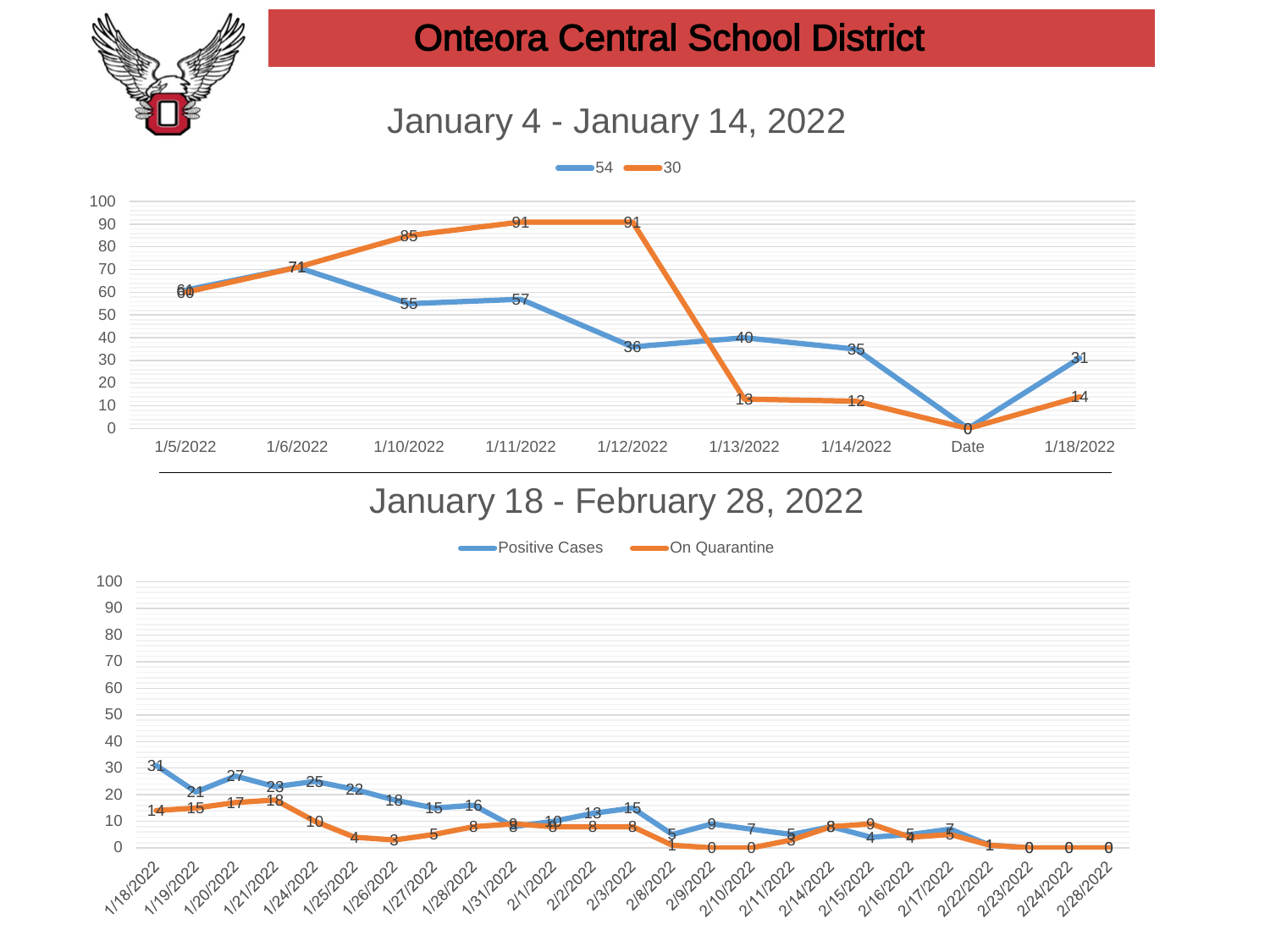

#### **ULSTER COUNTY DAILY POSITIVITY RATE Week Ending 1/14/22**

| Day                                                     | Date       | Daily            | Daily # of Tests | <b>Daily Positivity</b> |
|---------------------------------------------------------|------------|------------------|------------------|-------------------------|
|                                                         |            | <b>New Cases</b> | Administered     | Rate                    |
|                                                         | January 8  | 408              | 2,034            | 20.1%                   |
| $\overline{2}$                                          | January 9  | 301              | 1,427            | 21.1%                   |
| 3                                                       | January 10 | 193              | 959              | 20.1%                   |
| 4                                                       | January 11 | 374              | 1,798            | 20.8%                   |
| 5                                                       | January 12 | 313              | 2,686            | 11.7%                   |
| 6                                                       | January 13 | 373              | 2,283            | 16.3%                   |
| 7                                                       | January 14 | 354              | 2,222            | 15.9%                   |
|                                                         | Totals:    | 2,316            |                  |                         |
| Total New Cases Per 100,000 Persons in the Past 7 Days* | 1,304      |                  |                  |                         |

#### **ULSTER COUNTY DAILY POSITIVITY RATE Week Ending 1/14/22**

| Day                                                     | Date           | Daily<br><b>New Cases</b> | Daily # of Tests<br>Administered | <b>Daily Positivity</b><br>Rate |
|---------------------------------------------------------|----------------|---------------------------|----------------------------------|---------------------------------|
|                                                         | February 19    | 30                        | 649                              | 4.6                             |
| $\mathfrak{D}$                                          | February 20    | 16                        | 476                              | 3.4                             |
| 3                                                       | February 21    | 21                        | 713                              | 2.9                             |
| 4                                                       | February 22    | 21                        | 593                              | 3.5                             |
| 5                                                       | February 23    | 34                        | 1397                             | 2.4                             |
| 6                                                       | February 24    | 32                        | 824                              | 3.9                             |
| 7                                                       | February 25    | 30                        | 875                              | 3.4                             |
|                                                         | <b>Totals:</b> | 184                       |                                  |                                 |
| Total New Cases Per 100,000 Persons in the Past 7 Days* | 104            |                           |                                  |                                 |

\*Total NUMDET of new cases per 100,000 persons within the last 7 days is calculated by adding the number of new cases in the county in the last 7 days divided by the population in the county (177,577) and multiplying by *100,000.*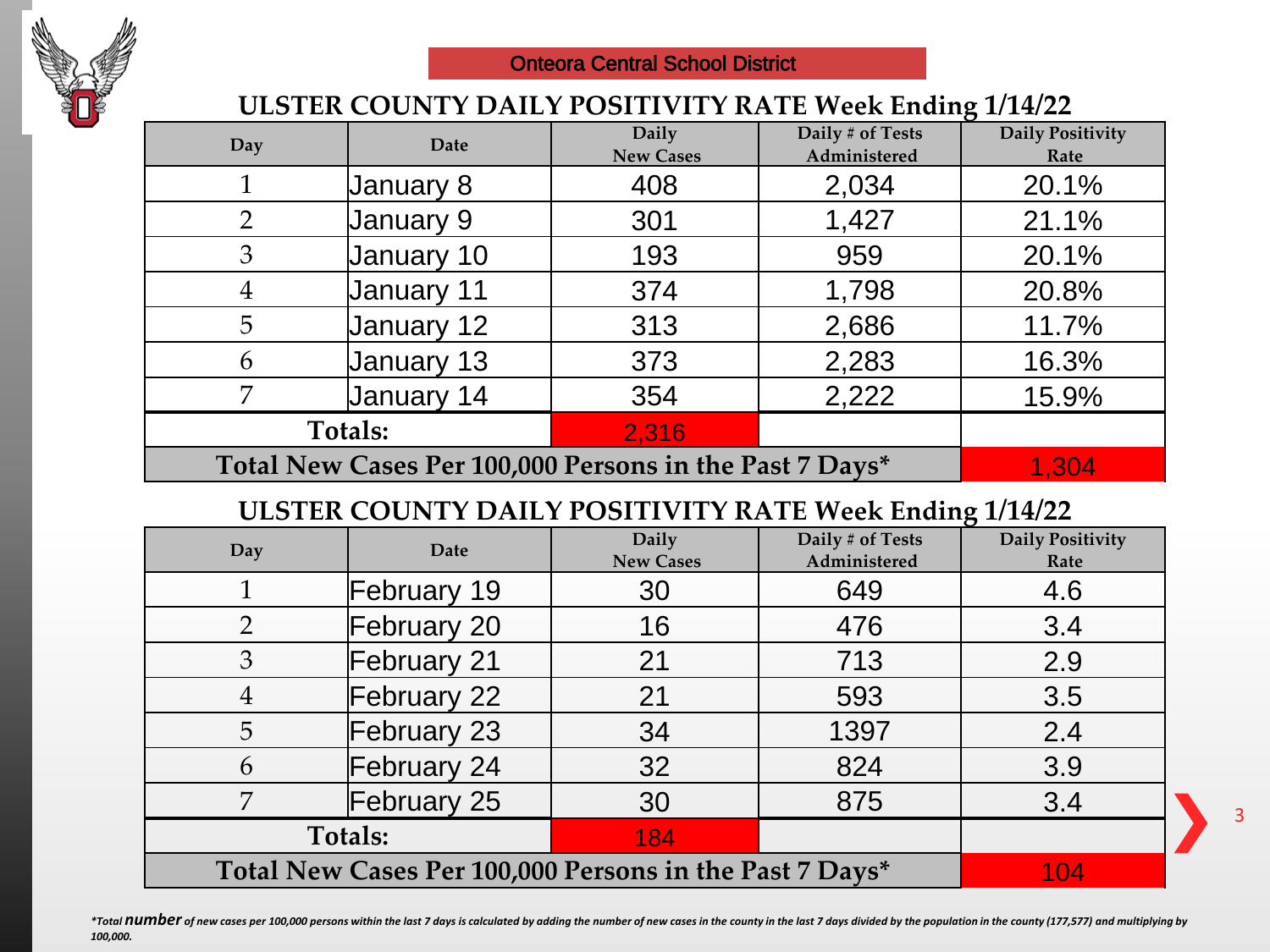



### **Statement From Ulster County Executive Pat Ryan on Masks in Schools**

"Throughout the pandemic, we have prioritized the health and safety of our children. Thankfully, COVID-19 cases in Ulster County have declined 97% since the Omicron surge and the public health risk is significantly reduced. In line with New York State's decision to lift the mask requirement for children two years and up, and based on the CDC placing Ulster County in the "Low" COVID-19 Community Level, children in Ulster County two years old and over will no longer be required to wear masks indoors in school or

childcare settings effective March 2."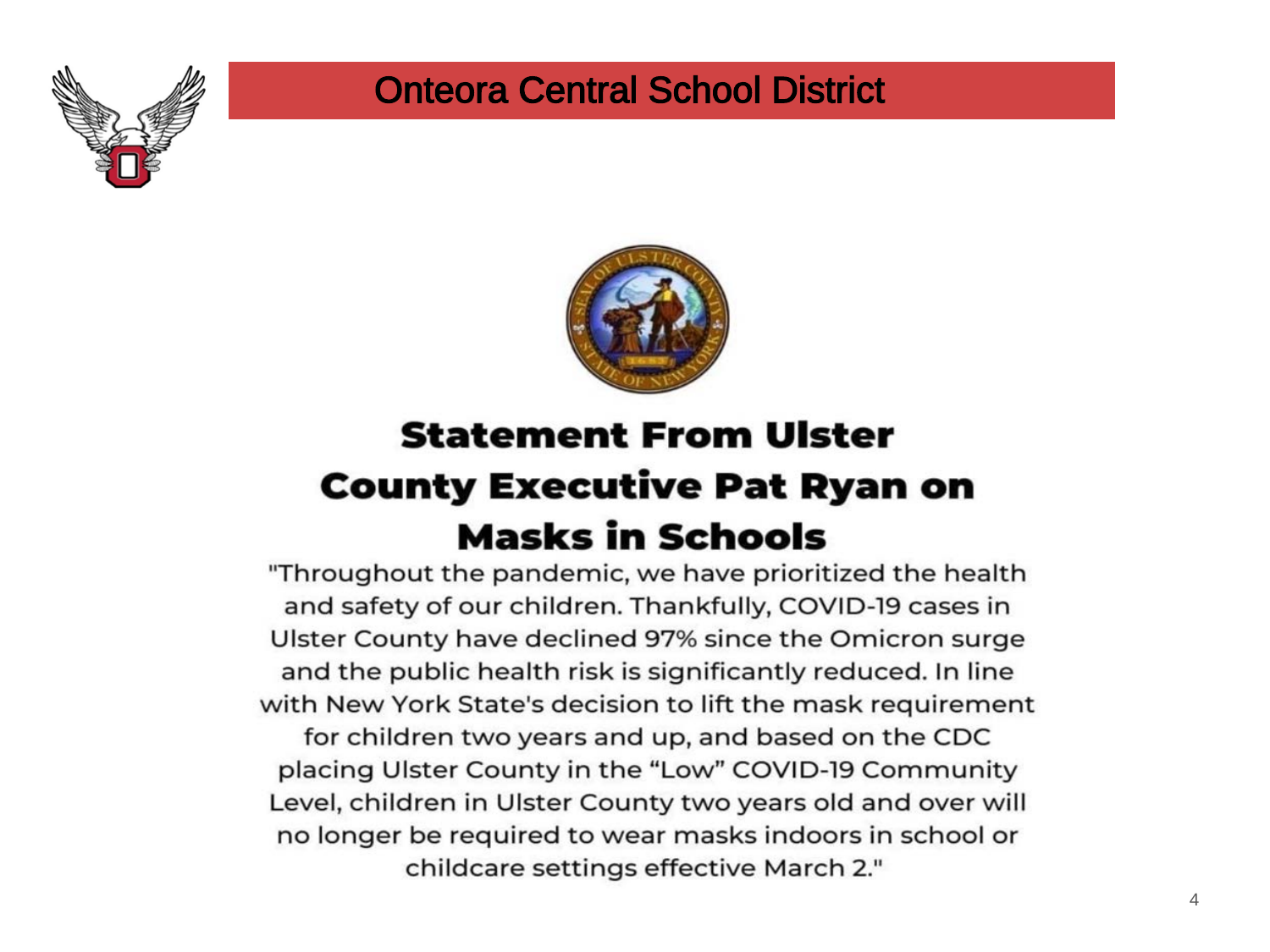



(Effective 3/2/2022)

- **Beginning tomorrow, Wednesday, Onteora Central School District will go "mask optional" – both in buildings and on buses.** 
	- **Any student, faculty/staff member, or visitor who would like to continue to wear a mask in the school setting are invited and encouraged to do so. The choice to wear a mask in school will be a personal and family decision.**
- **We will also continue to have masks available as needed and keep our COVID Current Cases webpage up to date.**
- We will continue to maintain social distancing to the extent possible.
- We will continue to offer alternative eating spaces for MS/HS lunch periods.
- We will continue the mandated weekly test of non-vaccinated staff.
- We will continue to offer weekly screening with Village Apothecary for students and staff.
- We will continue to distribute test kits as they are available and inform our community of **vaccination opportunities.**

**NOTE: We are still awaiting additional clarification from the State**